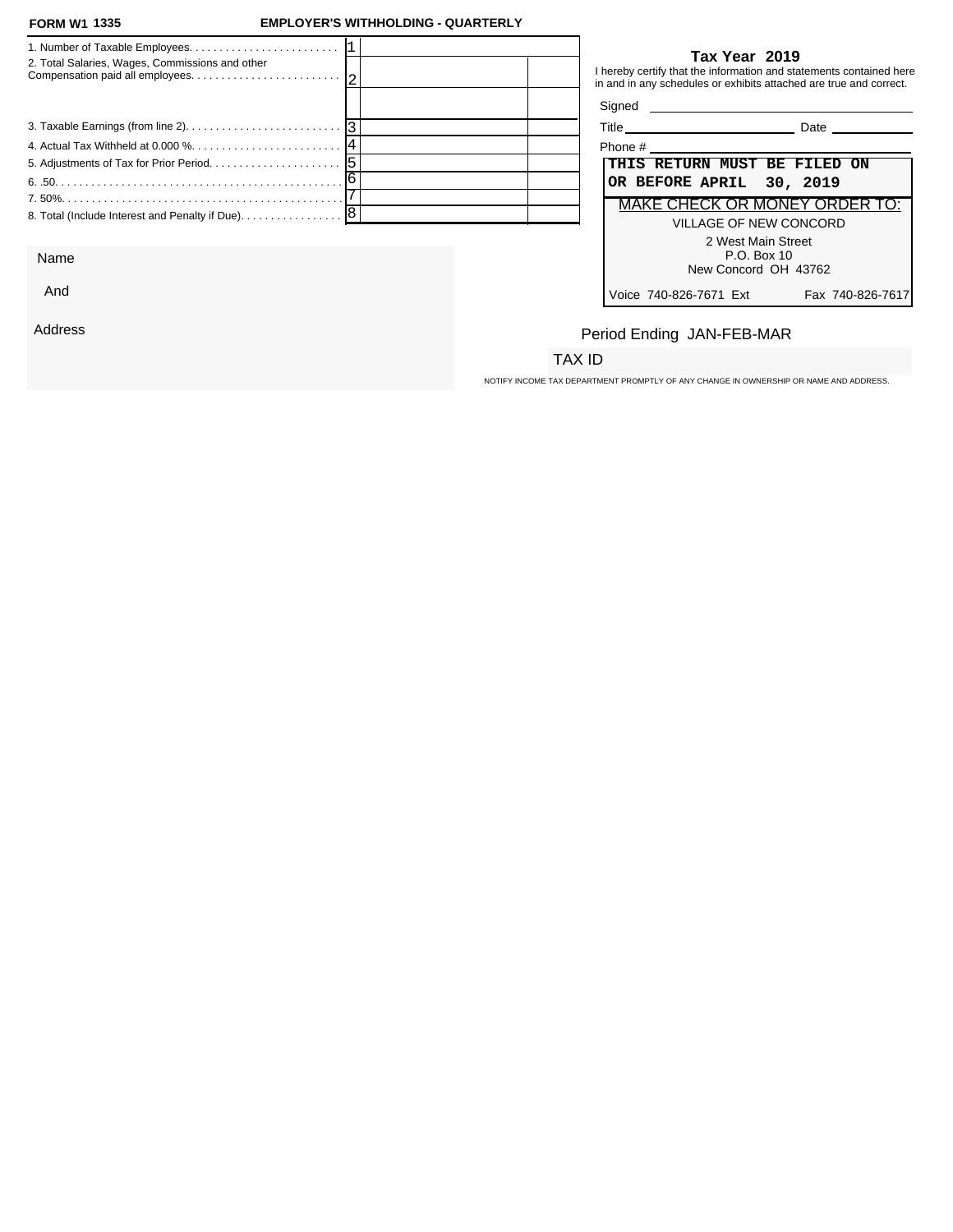#### **FORM W1 1335**

And

Address

### **FORM W1 EMPLOYER'S WITHHOLDING - QUARTERLY**

| 2. Total Salaries, Wages, Commissions and other | Tax Year 2019<br>I hereby certify that the information and statements contained here<br>in and in any schedules or exhibits attached are true and correct. |
|-------------------------------------------------|------------------------------------------------------------------------------------------------------------------------------------------------------------|
|                                                 |                                                                                                                                                            |
|                                                 | <b>Date Date</b>                                                                                                                                           |
|                                                 | Phone #                                                                                                                                                    |
|                                                 | <b>THIS RETURN MUST BE FILED ON</b>                                                                                                                        |
|                                                 | OR BEFORE JULY 31, 2019                                                                                                                                    |
|                                                 | MAKE CHECK OR MONEY ORDER TO:                                                                                                                              |
|                                                 | VILLAGE OF NEW CONCORD                                                                                                                                     |
|                                                 | 2 West Main Street                                                                                                                                         |
| Name                                            | P.O. Box 10                                                                                                                                                |

### **Tax Year 2019**

| Phone #                             |                  |
|-------------------------------------|------------------|
| THIS RETURN MUST BE FILED ON        |                  |
| OR BEFORE JULY 31, 2019             |                  |
| MAKE CHECK OR MONEY ORDER TO:       |                  |
| VILLAGE OF NEW CONCORD              |                  |
| 2 West Main Street<br>$P.O.$ Box 10 |                  |
| New Concord OH 43762                |                  |
| Voice 740-826-7671 Ext              | Fax 740-826-7617 |

# Period Ending APR-MAY-JUN

## TAX ID

NOTIFY INCOME TAX DEPARTMENT PROMPTLY OF ANY CHANGE IN OWNERSHIP OR NAME AND ADDRESS.

| <b>FORM W1 1335</b>                             | <b>EMPLOYER'S WITHHOLDING - QUARTERLY</b> |                                                                                                                                                            |
|-------------------------------------------------|-------------------------------------------|------------------------------------------------------------------------------------------------------------------------------------------------------------|
| 2. Total Salaries, Wages, Commissions and other |                                           | Tax Year 2019<br>I hereby certify that the information and statements contained here<br>in and in any schedules or exhibits attached are true and correct. |
|                                                 |                                           | Signed <b>Signed</b>                                                                                                                                       |
|                                                 |                                           |                                                                                                                                                            |
|                                                 |                                           | THIS RETURN MUST BE FILED ON                                                                                                                               |
|                                                 |                                           | OR BEFORE OCTOBER 31, 2019                                                                                                                                 |
|                                                 |                                           | <b>MAKE CHECK OR MONEY ORDER TO:</b>                                                                                                                       |
| 8. Total (Include Interest and Penalty if Due). | 8                                         | <b>VILLAGE OF NEW CONCORD</b>                                                                                                                              |
| Name                                            |                                           | 2 West Main Street<br>P.O. Box 10<br>New Concord OH 43762                                                                                                  |
| And                                             |                                           | Fax 740-826-7617<br>Voice 740-826-7671 Ext                                                                                                                 |
| Address                                         |                                           | Period Ending JUL-AUG-SEP                                                                                                                                  |
|                                                 |                                           | TAX ID                                                                                                                                                     |
|                                                 |                                           | NOTIFY INCOME TAX DEPARTMENT PROMPTLY OF ANY CHANGE IN OWNERSHIP OR NAME AND ADDRESS.                                                                      |